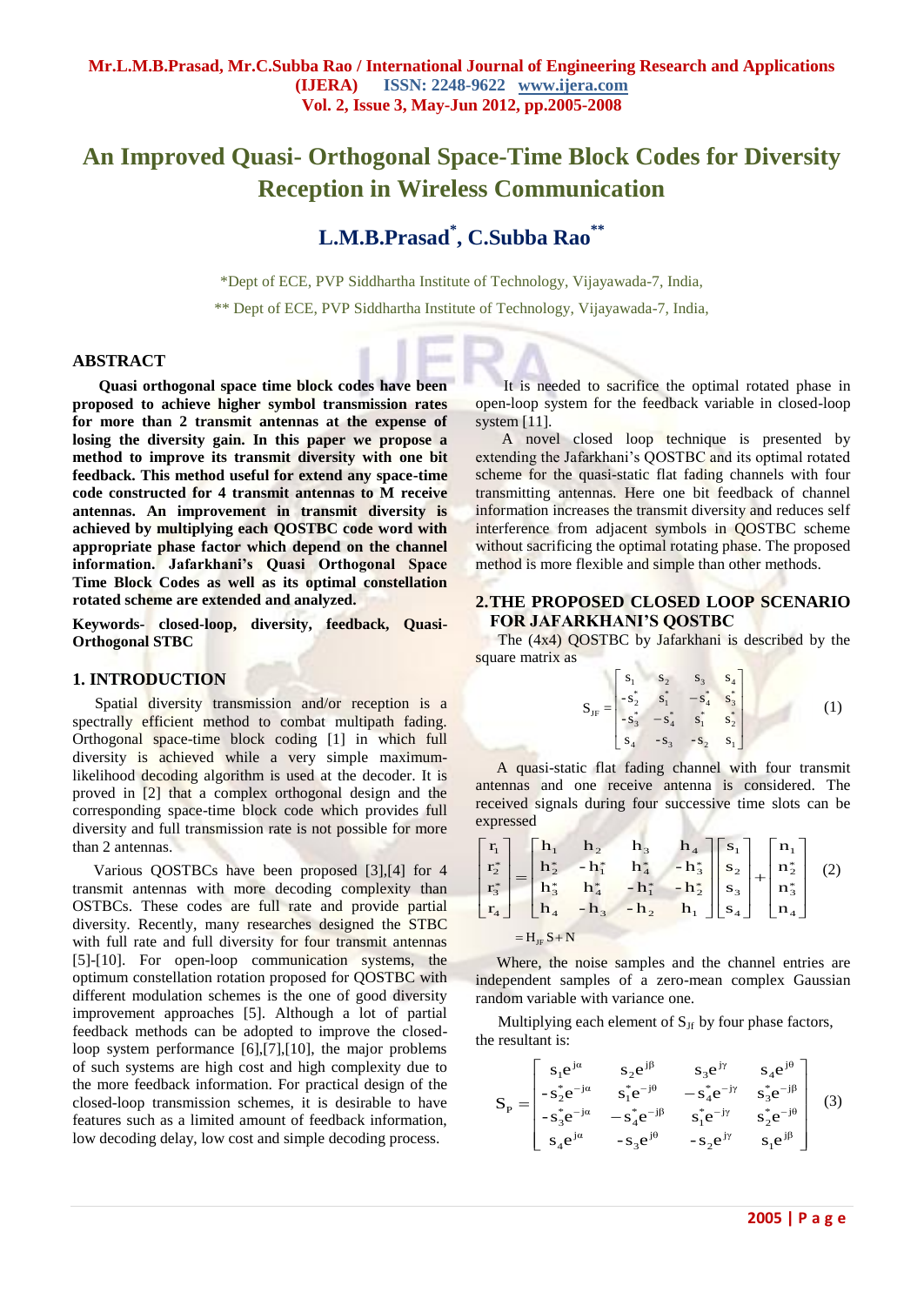#### **Mr.L.M.B.Prasad, Mr.C.Subba Rao / International Journal of Engineering Research and Applications (IJERA) ISSN: 2248-9622 www.ijera.com Vol. 2, Issue 3, May-Jun 2012, pp.2005-2008**



Fig 1: Proposed closed-loop scheme for QOSTBC

The received signals are

$$
\begin{bmatrix} r_1 \\ r_2^* \\ r_3^* \\ r_4 \end{bmatrix} = \begin{bmatrix} h_1 e^{j\alpha} & h_2 e^{j\beta} & h_3 e^{j\gamma} & h_4 e^{j\theta} \\ h_2^* e^{j\theta} & -h_1^* e^{j\alpha} & h_4^* e^{j\beta} & -h_3^* e^{j\gamma} \\ h_3^* e^{j\gamma} & h_4^* e^{j\theta} & -h_1^* e^{j\alpha} & -h_2^* e^{j\beta} \\ h_4 e^{j\beta} & -h_3 e^{j\gamma} & -h_2 e^{j\theta} & h_1 e^{j\alpha} \end{bmatrix} \begin{bmatrix} s_1 \\ s_2 \\ s_3 \\ s_4 \end{bmatrix} + \begin{bmatrix} n_1 \\ n_2^* \\ n_3^* \\ n_4 \end{bmatrix}
$$
 (4)  
=  $H_p S + N$ 

Where he relevant channel matrix  $H_p$  is the element-byelement product of matrix  $H_{JF}$  and ciculant matrix  $C_4$ , where

$$
C_4 = \begin{bmatrix} e^{j\alpha} & e^{j\beta} & e^{j\gamma} & e^{j\theta} \\ e^{j\theta} & e^{j\alpha} & e^{j\beta} & e^{j\gamma} \\ e^{j\gamma} & e^{j\theta} & e^{j\alpha} & e^{j\beta} \\ e^{j\beta} & e^{j\gamma} & e^{j\theta} & e^{j\alpha} \end{bmatrix}
$$
(5)

 $e^{j\alpha}, e^{j\beta}, e^{j\gamma}$  and  $e^{j\theta}$ and  $e^{j\theta}$  are the phase factors. With satisfying the following conditions

$$
e^{j(\beta-\alpha)} = e^{j(\alpha-\theta)}, e^{j(\theta-\gamma)} = e^{j(\gamma-\beta)}
$$
  
\n
$$
e^{j(\alpha-\gamma)} = e^{j(\gamma-\alpha)}, e^{j(\beta-\theta)} = e^{j(\theta-\beta)}
$$
\n(6)

The grammian matrix which can be calculated by leftmultiplying the  $H_P^H$  with  $H_p$  is

$$
G_{P} = H_{P}^{H}H_{P} = h^{2} \left[ \frac{I_{2}}{0} \frac{0}{I_{2}} \right] + w \left[ \frac{0}{-J_{2}} \frac{J_{2}}{0} \right]
$$
(7)

Where  $I_2$  is identity matrix where  $J_2$  and  $h^2$  are

$$
J_2 = \begin{bmatrix} 0 & 1 \\ -1 & 0 \end{bmatrix} \qquad \qquad h^2 = \sum_{i=1}^4 |h_i|^2
$$

 $h<sup>2</sup>$  indicates the total channel gain. w is the channel dependent interference parameter, and given by

$$
w = e^{j(\alpha - \beta)} 2Re(h_1^* h_4) - e^{j(\gamma - \theta)} 2Re(h_2 h_3^*)
$$
 (8)

Grammian matrix  $G<sub>P</sub>$  consists of two components. They are channel gain matrix  $U_P$  and the interference matrix  $V_P$ . In order to achieve the ideal 4-path diversity, G<sub>P</sub> should approach  $U_P$  very closely. In other words, the absolute value of w in  $V_P$  is to be minimized. The effect of w in  $V_P$  is explained in [4]. From Equation (8) on the premise of knowing the partial channel information, we can achieve the minimal absolute value of  $\bf{w}$  by adjusting the value of the **two factors e**<sup> $j(α-β)$ </sup> and e<sup> $j(γ-θ)$ </sup>.

two factors 
$$
e^{j(\alpha-p)}
$$
 and  $e^{j(\gamma-p)}$ .  
when Re(h<sub>1</sub><sup>\*</sup> h<sub>4</sub>) Re(h<sub>2</sub> h<sub>3</sub><sup>\*</sup>)  $\ge$  0, set  $e^{j(\alpha-\beta)} e^{j(\gamma-\theta)} = 1$  (9)

when Re(h<sub>1</sub> h<sub>4</sub>) Re(h<sub>2</sub> h<sub>3</sub>)  $\geq$  0, set e<sup>3(d+p</sup>) e<sup>3(t+p</sup>) = 1<br>when Re(h<sub>1</sub> h<sub>4</sub>) Re(h<sub>2</sub> h<sub>3</sub>)  $\leq$  0, set e<sup>3(α-β)</sup> e<sup>3(γ-θ)</sup> = -1

This can be interpreted as follows:

Assuming we know the channel information at the receiver and adopt one bit  $k = 0$  or 1 to indicate

Re(h<sub>1</sub><sup>\*</sup> h<sub>4</sub>) Re(h<sub>2</sub> h<sub>3</sub><sup>\*</sup>) 
$$
\ge 0
$$
 or Re(h<sub>1</sub><sup>\*</sup> h<sub>4</sub>) Re(h<sub>2</sub> h<sub>3</sub><sup>\*</sup>)  $< 0$ 

respectively. Then this one bit information will be fed back to the transmitter. Supposing the system channel is quasiflat fading channel, at the transmitter we first judge the value of k,

if k = 0 set  $\alpha = \gamma = \pi$  and  $\beta = \theta = 0$  which gives,  $e^{j(\alpha-\beta)} e^{j(\gamma-\theta)} = 1$ 

if k = 1 set  $\gamma = \pi$  and  $\alpha = \beta = \theta = 0$  which gives, e j(α-β) e j(γ-θ) = -1

Hence, we give the solution for this closed-loop scheme as follows:

if Re(h<sub>1</sub> h<sub>4</sub>) Re(h<sub>2</sub> h<sub>3</sub>)  $\geq$  0  $\Rightarrow$  k = 0 setting  $\alpha = \gamma = \pi$ ,  $\beta = \theta = 0$ if  $\text{Re}(h_1^* h_4) \text{Re}(h_2 h_3^*) < 0 \implies k = 1 \text{ setting } \gamma = \pi, \alpha = \beta = \theta = 0$ 

The block diagram of proposed scheme is depicted in Fig.1.

where  $F(H) = Re(h_1^* h_4) Re(h_2 h_3^*)$ 

α, β, θ, γ only equal to 0 or π. Moreover, β and θ will take right circulation during every timeslot.

It is worth pointing out that this proposed scheme in Fig.1 for  $S_{\text{JF}}$  is also fit for all of the existing QOSTBC. However, in terms of various code words, the introduced angles at the transmitter and the function F(H) at the receiver will be a little different.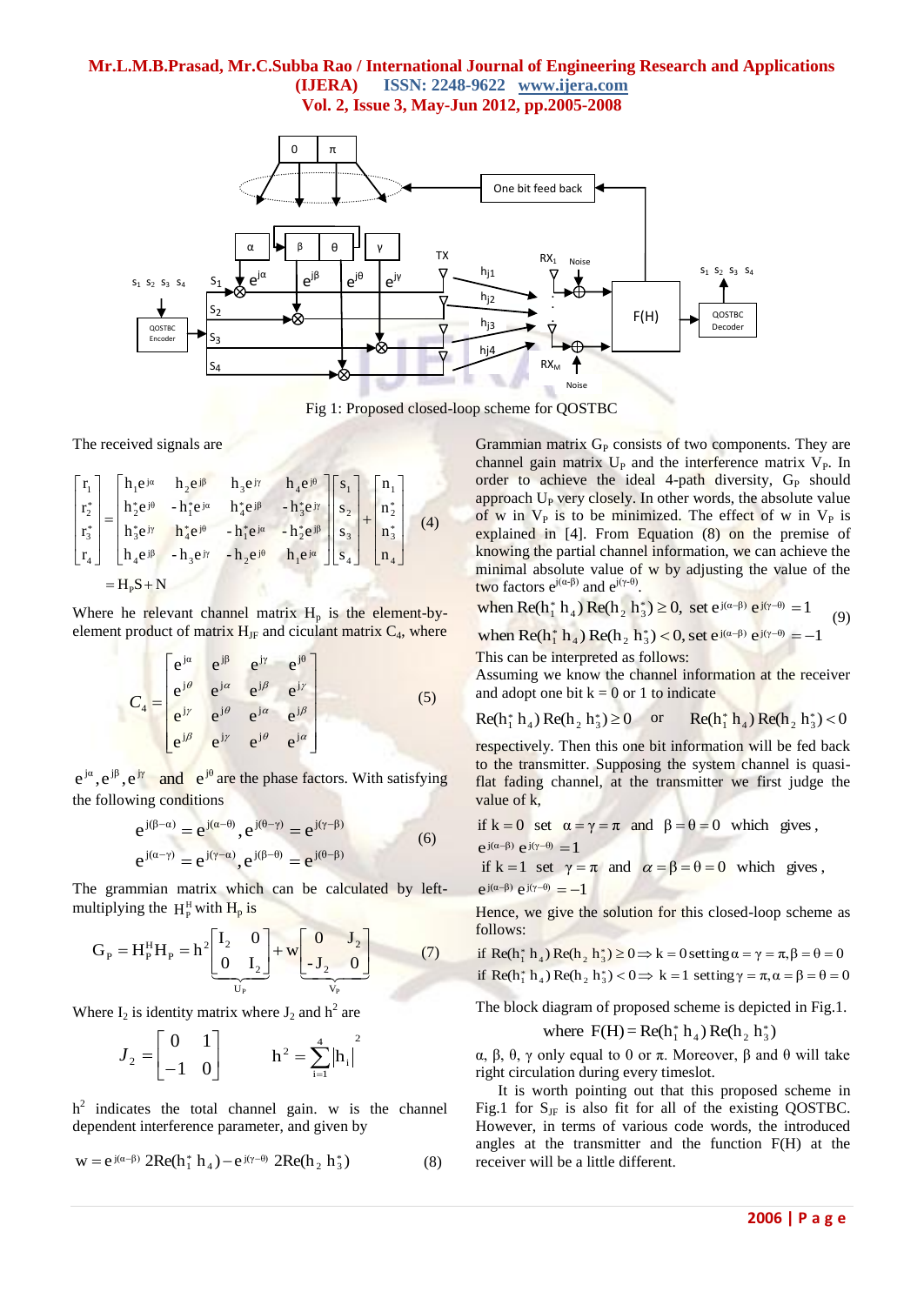#### **Mr.L.M.B.Prasad, Mr.C.Subba Rao / International Journal of Engineering Research and Applications (IJERA) ISSN: 2248-9622 www.ijera.com Vol. 2, Issue 3, May-Jun 2012, pp.2005-2008**

#### **3.PROPOSED CLOSED LOOP SCENARIO FOR OPTIMAL ROTATED QOSTBC**

In order to provide a full-diversity, a rotated QOSTBC [5] based on  $S_{IF}$  is introduced as below:

$$
S_{RIF} = \begin{bmatrix} s_1 & s_2 & \mu s_3 & \mu s_4 \\ -s_2^* & s_1^* & -(\mu s_4)^* & (\mu s_4)^* \\ -(\mu s_3)^* & -(\mu s_4)^* & s_1^* & s_2^* \\ \mu s_4 & -\mu s_3 & -s_2 & s_1 \end{bmatrix}
$$
 (10)

Where  $\mu = e^{j\phi}$  is the rotated factor, it has been proved that when  $\sigma = \pi/4$ , it is optimal for QPSK constellation. Based on this optimal rotated QOSTBC, we present our scheme as:

$$
S_{PR} = \begin{bmatrix} s_1 e^{j\alpha} & s_2 e^{j\beta} & \mu s_3 e^{j\gamma} & \mu s_4 e^{j\theta} \\ -s_2^* e^{-j\alpha} & s_1^* e^{-j\theta} & -(s_4 e^{-j\beta} - (s_4 e^{-j\beta} - s_2 e^{-j\beta}) \\ -s_3 e^{j\alpha} & s_1^* e^{-j\beta} & s_1^* e^{-j\gamma} & s_2^* e^{-j\theta} \\ \mu s_4 e^{j\alpha} & -\mu s_3 e^{j\theta} & -s_2 e^{j\gamma} & s_1 e^{j\beta} \end{bmatrix}
$$
(11)

and the expression of the Grammian matrix is

$$
G_{PR} = H_{PR}^H H_{PR} = h^2 \left[\begin{matrix} I_2 & 0 \ 0 & I_2 \end{matrix}\right] + \left[w_1 \quad w_2\right] \left[\begin{matrix} 0 & J_2 \ -J_2 & 0 \end{matrix}\right]
$$
(12)  
where  $w_1 = w_1 e^{\frac{j\pi}{4}}$  and  $w_2 = w_1 e^{\frac{j\pi}{4}}$ 

where  $w_1 = w e^{\frac{1}{4}}$  and  $w_2 = w e^{\frac{1}{4}}$ .

Distinctly, both of  $w_1$  and  $w_2$  depended on w. Hence the solution derived for closed loop scenario of jafarkhani's QOSTBC is also fit for the optimal rotated QOSTBC

## **4.CLOSED-LOOP SCHEME FOR OPTIMAL ROTATED QOSTBC WITH MULTIPLE RECEIVE ANTENNAS**

Proposed scheme can also be applied for a system with M receiver antennas. Assuming a quasi-static flat fading channel with four transmit and M receiver antennas, using the proposed feedback scheme for QOSTBC with optimal rotation, the received signals during four successive time slots can be expressed as:

$$
\begin{bmatrix} R_1 \\ R_2 \\ \vdots \\ R_M \end{bmatrix} = \begin{bmatrix} H_1 \\ H_2 \\ \vdots \\ H_M \end{bmatrix} S + \begin{bmatrix} N_1 \\ N_2 \\ \vdots \\ N_M \end{bmatrix} = HS + N, \qquad (13)
$$

Where the channel matrix H<sub>j</sub> for the  $j^{th}(1 \le j \le M)$  receive antenna is

$$
H_{j} = \begin{bmatrix} h_{j1}e^{j\alpha} & h_{j2}e^{j\beta} & \mu h_{j3}e^{j\gamma} & \mu h_{j4}e^{j\theta} \\ h_{j2}^{*}e^{j\theta} & -h_{j1}^{*}e^{j\alpha} & \mu h_{j4}^{*}e^{j\beta} & -\mu h_{j3}^{*}e^{j\gamma} \\ h_{j3}^{*}e^{j\gamma} & h_{j4}^{*}e^{j\theta} & -\mu h_{j1}^{*}e^{j\alpha} & -\mu h_{j2}^{*}e^{j\beta} \\ h_{j4}e^{j\beta} & -h_{j3}e^{j\gamma} & -\mu h_{j2}e^{j\theta} & \mu h_{j1}e^{j\alpha} \end{bmatrix}
$$
(14)

The received signal vector  $R_i$  and noise vector  $N_i$  on the j<sup>th</sup> receive antenna are

$$
\mathbf{R}_{\mathbf{j}} = \begin{bmatrix} \mathbf{r}_{\mathbf{j}1} & \mathbf{r}_{\mathbf{j}2}^* & \mathbf{r}_{\mathbf{j}3}^* & \mathbf{r}_{\mathbf{j}4} \end{bmatrix}^{\mathrm{T}}
$$

$$
\mathbf{N}_{j} = \begin{bmatrix} \mathbf{n}_{j1} & \mathbf{n}_{j2}^{*} & \mathbf{n}_{j3}^{*} & \mathbf{n}_{j4} \end{bmatrix}^{\mathrm{T}}
$$

and the transmitted symbol vector:

$$
\mathbf{S} = [\mathbf{s}_1 \quad \mathbf{s}_2 \quad \mathbf{s}_3 \quad \mathbf{s}_4]^{\mathrm{T}}
$$

Since the new channel matrix  $H$  is a  $(4M \times 4)$  matrix, the expression of the (4x4) Grammian matrix takes the same form of Equation (12) but with h and w replaced by:

$$
h^{2} = \sum_{j=1}^{M} \sum_{i=1}^{4} \left| h_{ji} \right|^{2}, \qquad (15)
$$

$$
w = e^{j(\alpha-\beta)} 2 \sum_{j=1}^{M} Re(h_{j1}^* h_{j4}) - e^{j(\gamma-\theta)} 2 \sum_{j=1}^{M} Re(h_{j2} h_{j3}^*)
$$
 (16)

The channel dependent interference parameter can be minimized with the aid of one bit feedback information which is determined by the value of the new F(H)

$$
F(H) = \sum_{j=1}^{M} \text{Re} \, (\mathbf{h}_{j1}^* \, \mathbf{h}_{j4}) \sum_{j=1}^{M} \text{Re} \, (\mathbf{h}_{j2} \, \mathbf{h}_{j3}^*). \tag{17}
$$



Fig 2: Bit Error Probability versus SNR(dB) for QOSTBC and proposed scheme at 2 bits/(sHz)



Fig 3: Bit Error Probability versus SNR(dB) for Rotated QOSTBC and proposed scheme at 2 bits/(sHz)